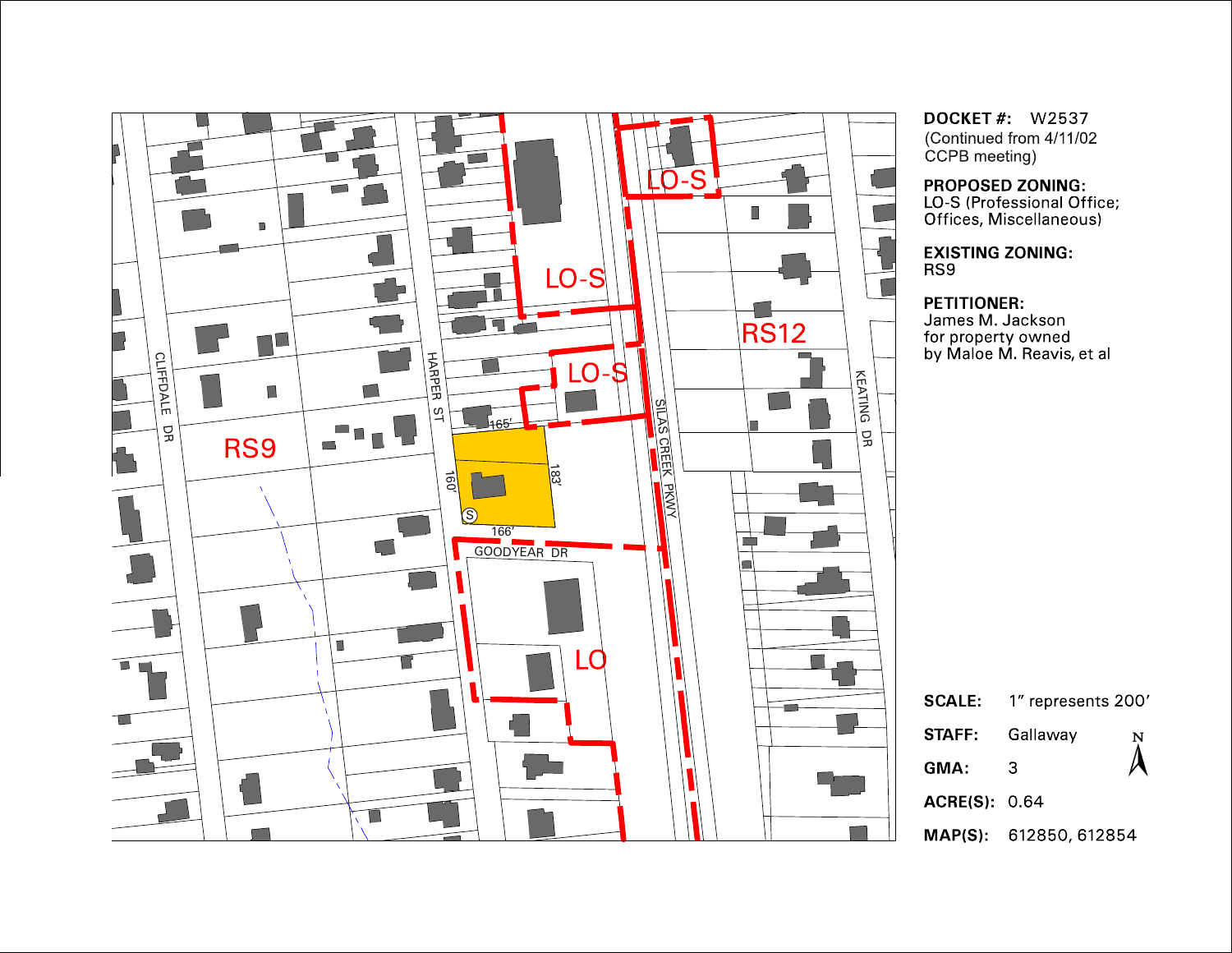May 20, 2002

James M. Jackson & Company Attn: James M. Jackson P.O. Box 5125 Winston-Salem, NC 27113

RE: ZONING MAP AMENDMENT W-2537

Dear Mr. Jackson:

The attached report of the Planning Board to the Board of Aldermen is sent to you at the request of the Aldermen. You will be notified by the City Secretary's Office of the date on which the Aldermen will hear this petition.

Sincerely,

A. Paul Norby, AICP Director of Planning

pc: City Secretary's Office, P.O. Box 2511, Winston-Salem, NC 27102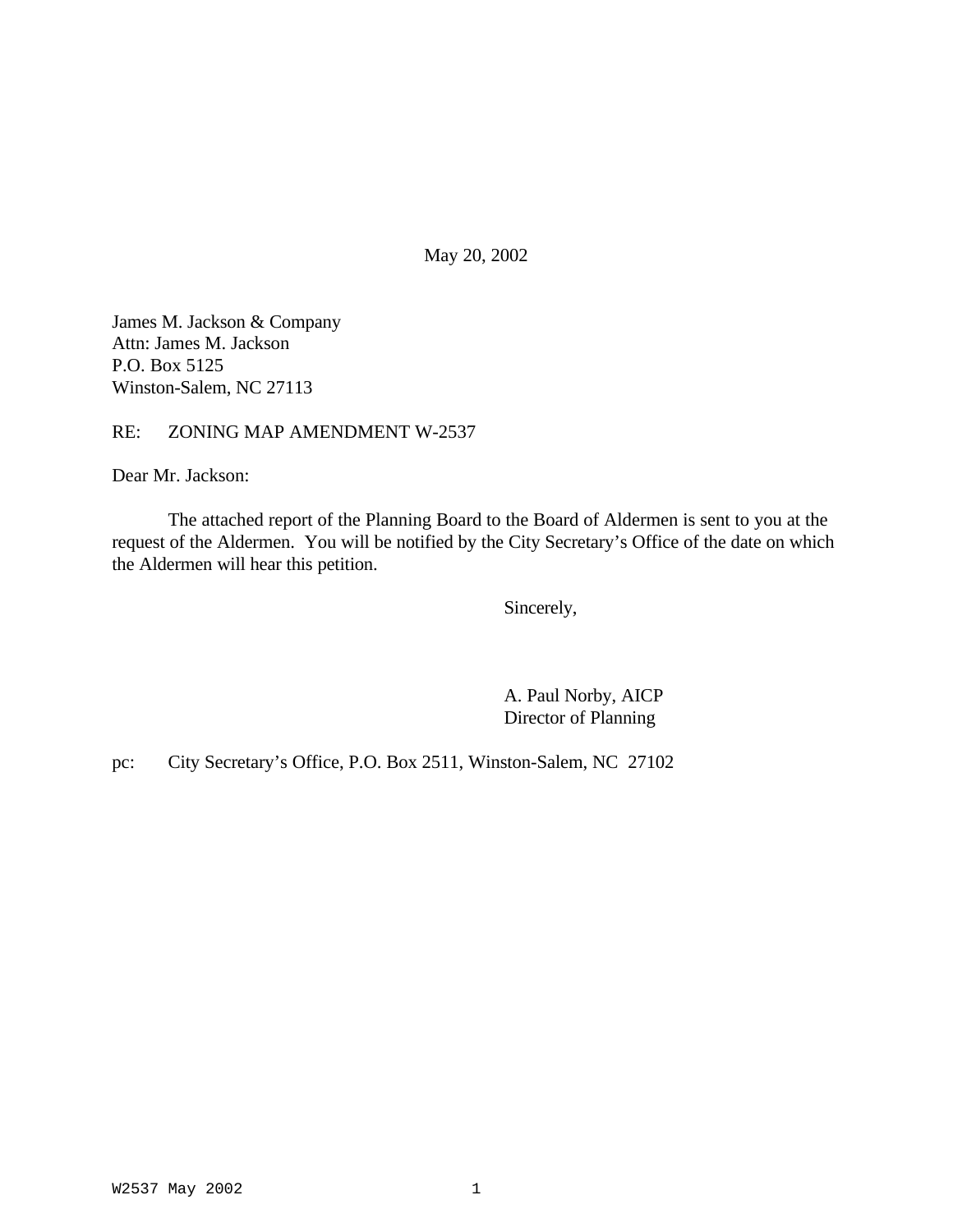# **ACTION REQUEST FORM**

**DATE**: May 20, 2002 **TO**: The Honorable Mayor and Board of Aldermen **FROM**: A. Paul Norby, AICP, Director of Planning

## **BOARD ACTION REQUEST**:

Request for Public Hearing on Zoning Petition of James M. Jackson for property owned by Maloe M. Reavis, et al

### **SUMMARY OF INFORMATION**:

Zoning Map Amendment of James M. Jackson for property owned by Maloe M. Reavis, et al from RS-9 to LO-S (Professional Offices and Offices Miscellaneous): property located at 209 Harper Street, Winston-Salem and having frontage along Harper Street and Goodyear Drive.

# **PLANNING BOARD ACTION**:

| <b>MOTION ON PETITION: APPROVAL</b> |                                   |
|-------------------------------------|-----------------------------------|
| FOR:                                | AVANT, BOST, DOYLE, KING, NORWOOD |
| <b>AGAINST:</b>                     | CLARK, FOLAN, POWELL              |
| <b>SITE PLAN ACTION:</b>            | <b>CONFORMS</b>                   |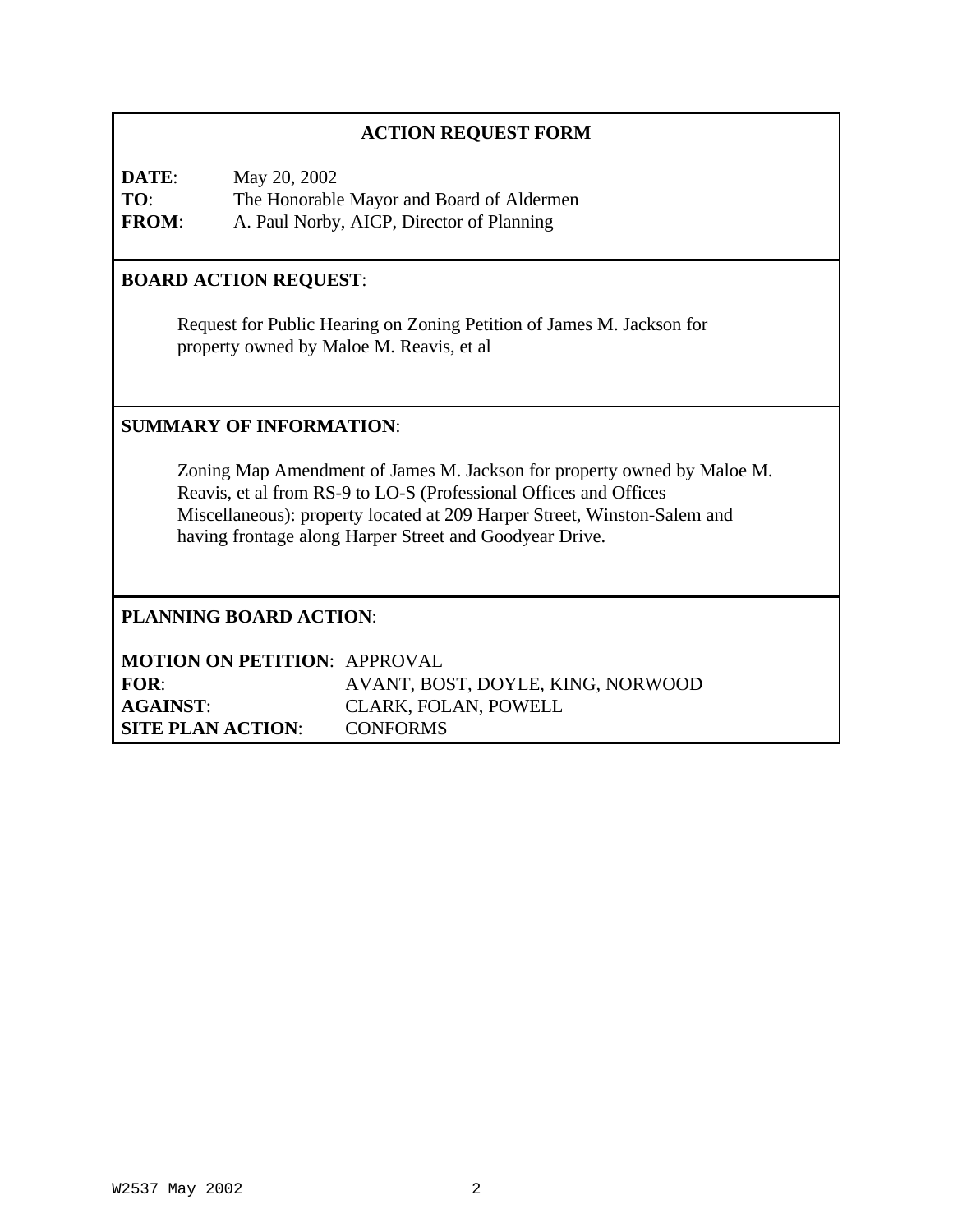#### CITY ORDINANCE - SPECIAL USE

Zoning Petition of James M. Jackson for property owned by Maloe M. Reavis, et al Docket W- 2537

AN ORDINANCE AMENDING THE WINSTON-SALEM CITY ZONING ORDINANCE AND THE OFFICIAL ZONING MAP OF THE CITY OF WINSTON-SALEM, N.C.

\_\_\_\_\_\_\_\_\_\_\_\_\_\_\_\_\_\_\_\_\_\_\_\_\_\_\_\_\_\_\_\_\_

BE IT ORDAINED by the Board of Aldermen of the City of Winston-Salem as follows: Section 1. The Winston-Salem City Zoning Ordinance and the Official Zoning Map of the City of Winston-Salem, N.C. are hereby amended by changing from  $RS-9$  to  $LO-S$  the zoning classification of the following described property:

Tax Block 2232, Tax Lot 029H and 101

Section 2. This Ordinance is adopted after approval of the site plan entitled James M.

Jackson identified as Attachment "A" of the Special Use District Permit issued by the Board of

Aldermen the \_\_\_\_\_\_\_ day of \_\_\_\_\_\_\_\_\_\_\_\_\_\_\_\_\_\_\_\_, to James M. Jackson.

Section 3. The Board of Aldermen hereby directs the issuance of a Special Use District

Permit pursuant to the Zoning Ordinance of the *Unified Development Ordinances* for a

development to be known as James M. Jackson.. Said Special Use District Permit and site plan

with associated documents are attached hereto and incorporated herein.

Section 4. This Ordinance shall be effective from and after its adoption.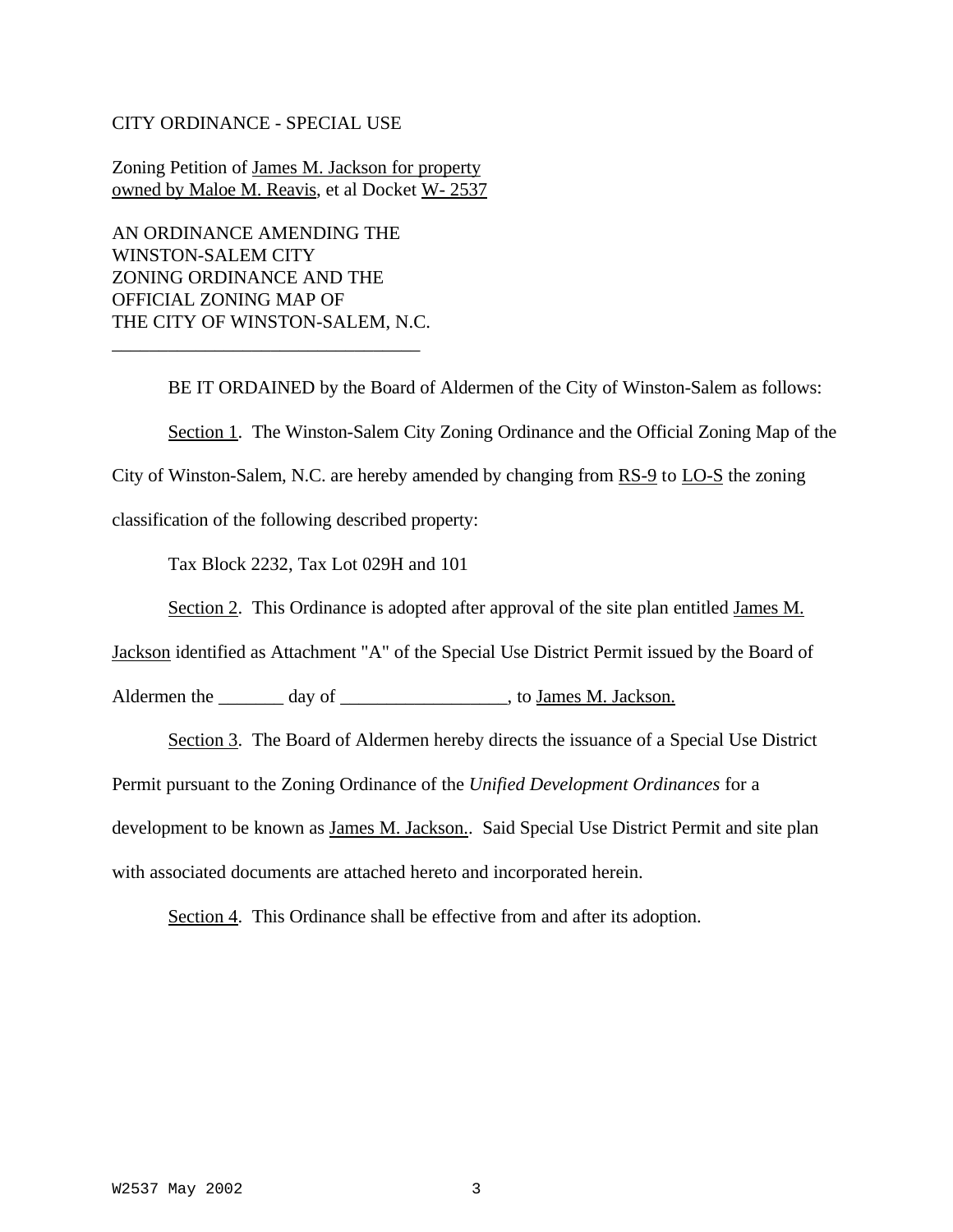#### CITY - SPECIAL USE DISTRICT PERMIT

#### SPECIAL USE DISTRICT PERMIT

Issued by the Board of Aldermen

of the City of Winston-Salem

The Board of Aldermen of the City of Winston-Salem issues a Special Use District Permit for the site shown on the site plan map included in this zoning petition of James M. Jackson for property owned by Maloe M. Reavis, et al, (Zoning Docket W-2537). The site shall be developed in accordance with the plan approved by the Board and bearing the inscription: "Attachment A, Special Use District Permit for LO-S (Professional Offices and Offices Miscellaneous), approved by the Winston-Salem Board of Aldermen the \_\_\_\_\_\_ day of \_\_\_\_\_\_\_\_\_\_\_\_\_\_\_\_\_, 20\_\_\_\_" and signed, provided the property is developed in accordance with requirements of the LO-S zoning district of the Zoning Ordinance of the *Unified Development Ordinances*, the Erosion Control Ordinance, and other applicable laws, and the following additional conditions be met:

#### C **OTHER REQUIREMENTS**

a. One (1) free standing sign shall be permitted at the southeast corner of the property, along Goodyear Drive. Said sign shall be a monument type with a maximum height of five (5) feet and a maximum copy area of eighteen (18) square feet.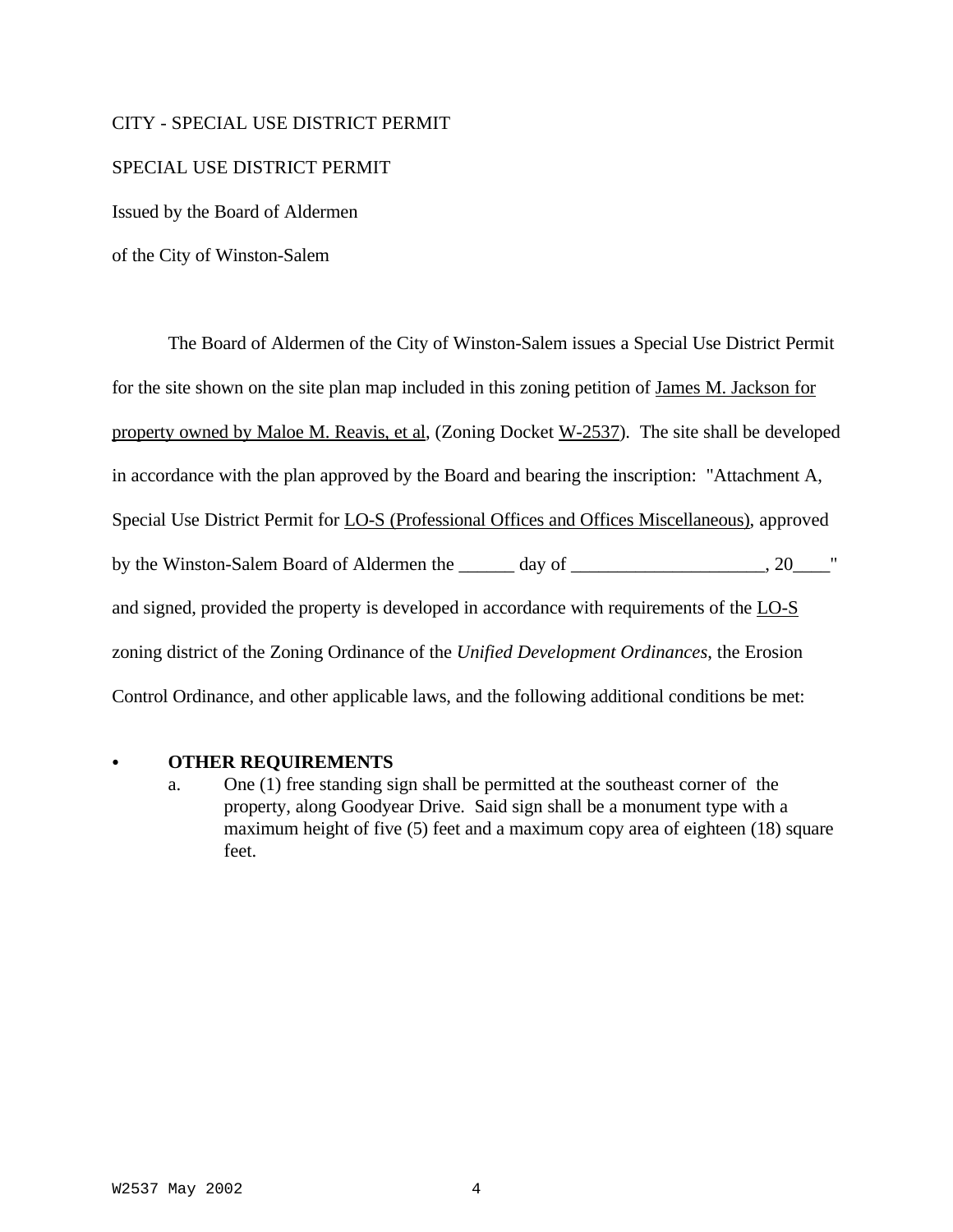### **DRAFT ZONING STAFF REPORT**

**DOCKET #** W-2537 **STAFF:** Suzy Gallaway

Petitioner(s): James M. Jackson Ownership: Maloe M. Reavis, et al

### **CONTINUANCE HISTORY**

Continued from the April 11, 2002 Planning Board Meeting to allow the petitioners to meet with neighbors. As of this writing, staff does not know of any changes to the site plan.

#### **REQUEST**

| From: | RS-9 Residential Single Family District; minimum lot size 9,000 sf             |
|-------|--------------------------------------------------------------------------------|
| To:   | LO-S Limited Office District (Professional Office; and Offices, Miscellaneous) |

Both general and special use district zoning were discussed with the applicant(s) who decided to pursue the zoning as requested.

Acreage: 0.64 acre

### **LOCATION**

Street: Northeast corner of Harper Street and Goodyear Drive. Jurisdiction: City of Winston-Salem. Ward: Southwest.

#### **SITE PLAN**

Proposed Use: Professional Office; and Offices, Miscellaneous. Square Footage: 8,100 sf. Building Height: Three story, 40 feet maximum. Parking: Required: 27; proposed: 27. Bufferyard Requirements: Type II bufferyard along residential zoning. Vehicular Use Landscaping Standards Requirements: UDO Standards apply.

#### **PROPERTY SITE/IMMEDIATE AREA**

Existing Structures on Site: Single family residence.

Adjacent Uses:<br>North - $Sinalo$  family residences, zoned  $DC<sub>o</sub>$ .

| - NOLUI -   | Single Tamily residences, zoned RS-9.                                |
|-------------|----------------------------------------------------------------------|
| Northeast - | Office buildings, not fronting on Harper Street, zoned LO-S.         |
| East -      | Silas Creek Parkway.                                                 |
| South -     | Two offices, zoned LO; single family residences further south, zoned |
|             | $RS-9$ .                                                             |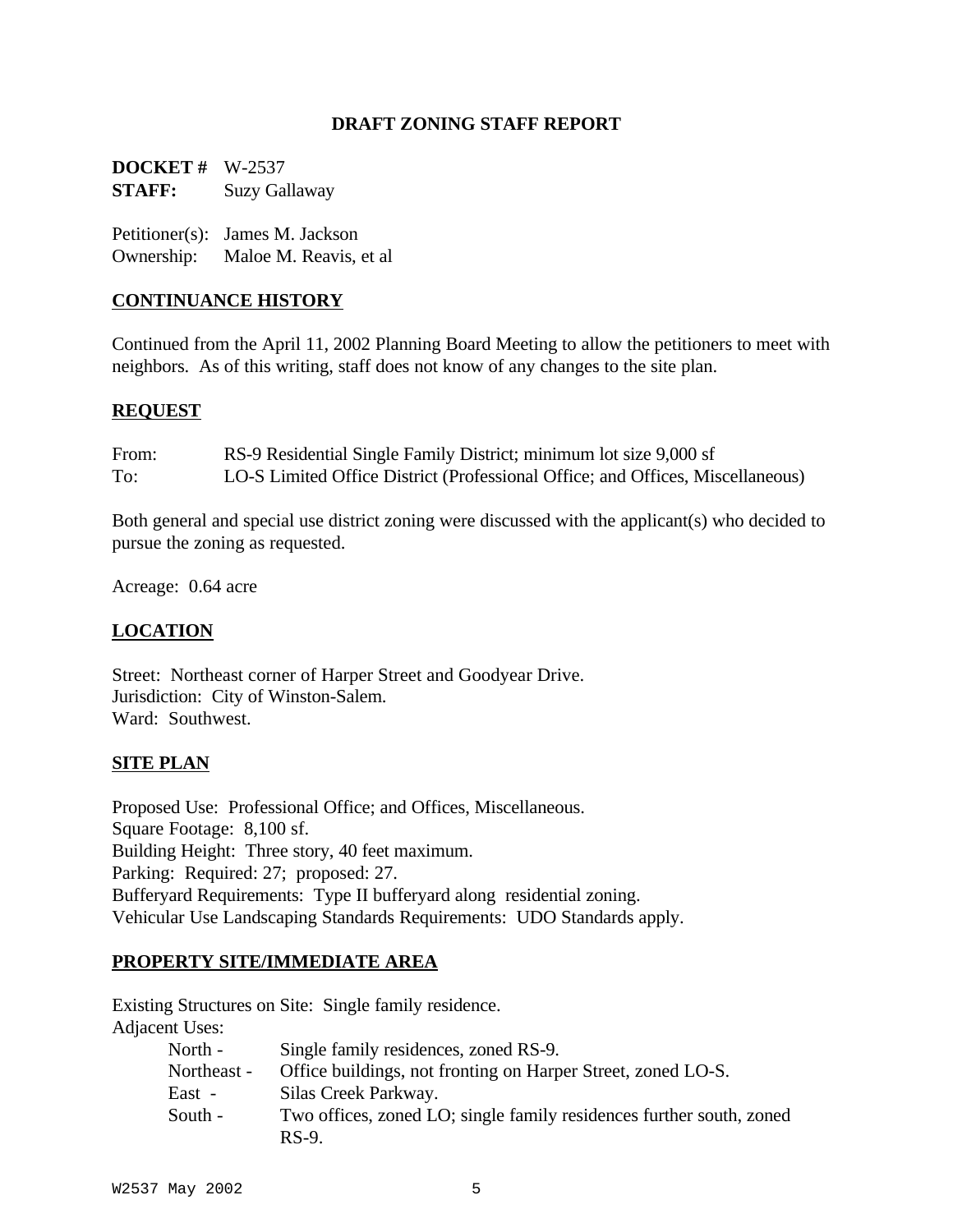West - Single family residences, zoned RS-9.

## **GENERAL AREA**

Character/Maintenance: Well-maintained single family homes and offices. Development Pace: Slow.

#### **PHYSICAL FEATURES/ENVIRONMENTAL REVIEW**

Impact on Existing Features: Site has mature trees that would be cleared.

Topography: There is an approximate change in elevation of eight feet on the subject property

(from an approximate elevation of 874' in the south down to an approximate elevation of 866' in the north).

Vegetation/habitat: Site has some trees and low-lying vegetation.

Watershed: Site does not lie within the boundaries of a water supply watershed.

- Compliance with Federal/State requirements for wetland/stream protection: Sedimentation and Erosion Control plan must be submitted and followed.
- Comments: Compliance with the State and local Erosion Control provisions will be required for this project.

### **TRANSPORTATION**

Direct Access to Site: Harper Street; Goodyear Street; Silas Creek Parkway.

Street Classification: Harper Street - collector; Goodyear Street - collector; Silas Creek Parkway - major thoroughfare.

Average Daily Traffic Count/Estimated Capacity at Level of Service D (Vehicles per Day): Silas Creek Parkway between Country Club Road and Business 40 = 57,000/42,200 Trip Generation/Existing Zoning: RS-9

0.64 acre x 43,560/9,000 = 3 units x 9.57 (SFR Trip Rate) = 28 trips per day

Trip Generation/Proposed Zoning: LO-S

 $8,100/1,000 \text{ x } 11.01$  (General Office Trip Rate) = 89 trips per day

Sidewalks: South side of Country Club Road; no sidewalks on Harper Street or Goodyear Drive. Transit: Route 12 along County Club Road, north of site.

# **HISTORY**

Relevant Zoning Cases:

1. W-2031; RS-9 to IP-S (Club or Lodge); approved February 19, 1996; east side of Harper Street and west side of Silas Creek Parkway south of Goodyear Drive; 3.91 acres; Planning Board and staff recommended approval.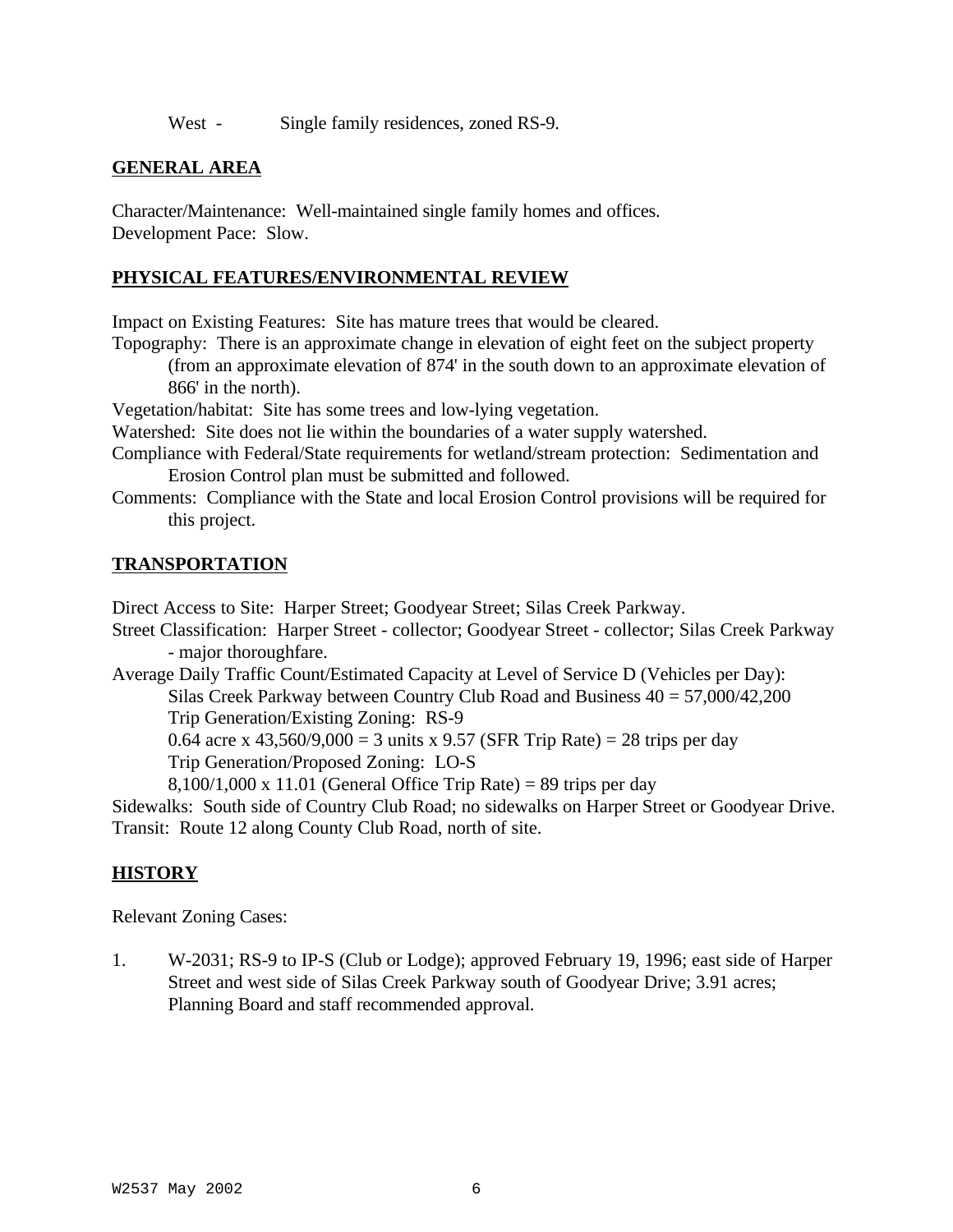- 2. W-1753; R-1-S (Offices) to R-1-S (Offices; and Medical, dental or related offices); approved February 3, 1992; southwest corner of Silas Creek Parkway and Country Club Road and southeast corner of Country Club Road and Harper Street; 3.0 acres; Planning Board and staff recommended approval.
- 3. W-1719; R-4 to R-1-S (miscellaneous uses); approved June 3, 1991; northwest corner of Silas Creek Parkway and Goodyear Drive; 0.52 acre; Planning Board and staff recommended approval.
- 4. W-1386; R-4 to R-1-S (Offices); approved November 17, 1986; southwest corner of Silas Creek Parkway and Country Club Road and southeast corner of Country Club Road and Harper Street; 3.5 acres; Planning Board recommended approval and staff recommended denial.
- 5. W-466; R-1 to R-4; approved June 24, 1974; east side of Harper Road north of Vandalia Drive; 0.30 acre; Planning Board and staff recommended denial.
- 6. W-461; R-1 to R-4; approved May 21, 1974; east side of Harper Road south of Goodyear Drive; 1.8 acres; Planning Board recommended denial and staff recommended approval.

# **CONFORMITY TO PLANS**

GMP Area (*Legacy*): Suburban Neighborhoods (GMA 3).

Relevant Comprehensive Plan Recommendation(s): *Legacy* advocates the inclusion of nonresidential uses in neighborhoods where those uses primarily serve the neighborhood. Area Plan/Development Guide: *Country Club/Jonestown Area Plan* (approved in 1985).

Relevant Development Guide Recommendation(s): The "proposed development plan" (page 14 of the area plan) reveals that the subject property should remain low-density residential (0 to 4 units per acre).

# **ANALYSIS**

The petitioner is requesting to rezone 0.65 acre from RS-9 to LO-S (Professional Office; and Offices, Miscellaneous). The site plan indicates the project would consist of a three story building with 8,100 square feet. There would also be 27 parking spaces provided. This would constitute a total of 55.6% impervious surface coverage.

Although there are other offices nearby, they do not impact the character of Harper Street in the manner this proposal would. The existing engineering office and office buildings south of the site are single story buildings which have been there since 1974. Further north are two other large office buildings which front on Country Club Road and Silas Creek Parkway; however they do not extend into the first tier of Harper Street. The entrance of the proposed building would not be oriented toward Harper Street, and indeed would access onto Goodyear Drive. However, the parking is directly across from the single family homes, and the mass of the building would be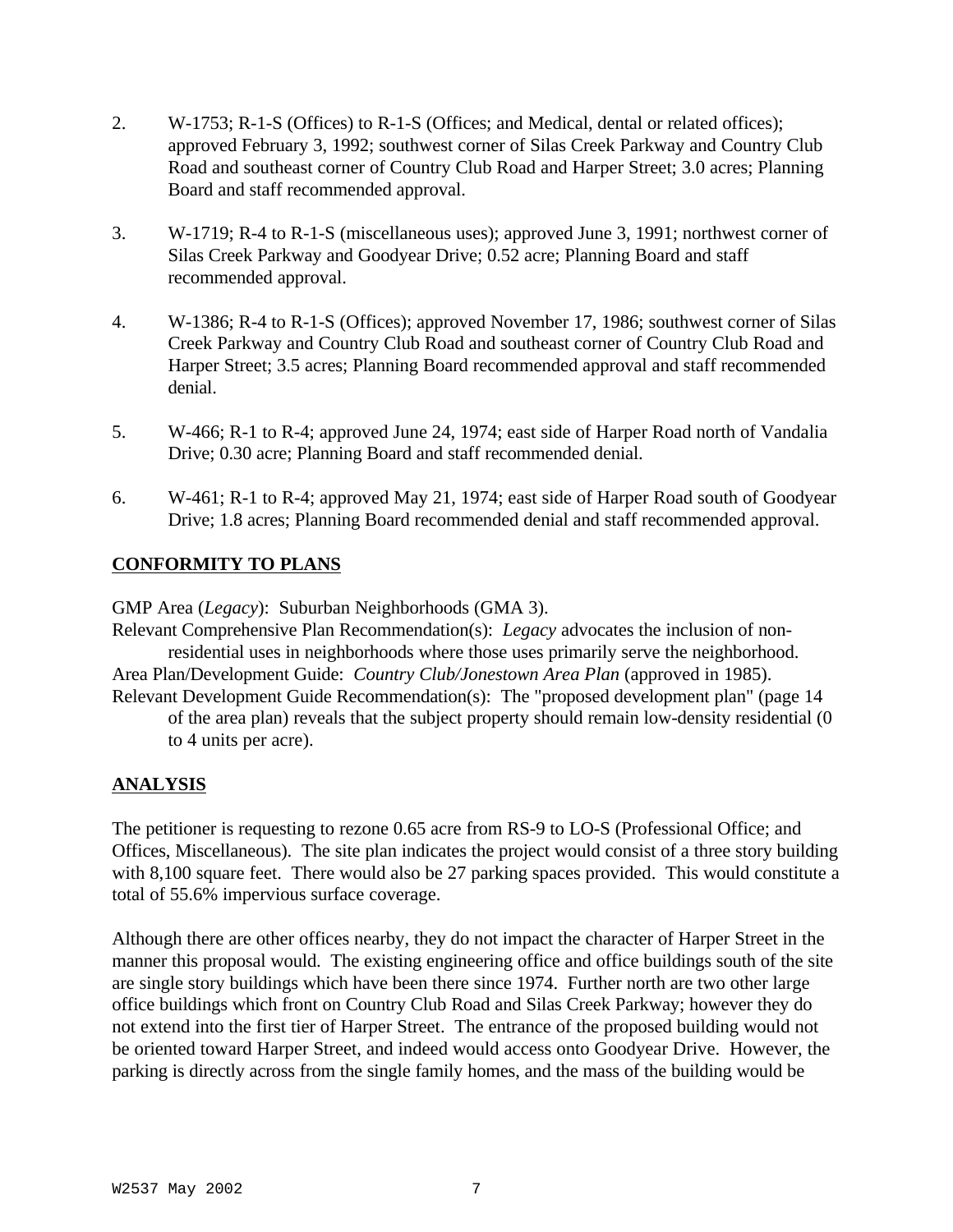intrusive as the lot is along the first tier of Harper Street. Staff is also concerned that substantial removal of existing vegetation at this location would expose residences along Harper Street to increased noise, glare, and visual exposure to and from Silas Creek Parkway.

The *Country Club/Jonestown Road Area Plan* recommends this site remain zoned for low-density single family residential. The proposal clearly goes against the area plan recommendations. *Legacy* recommends inclusion of non-residential uses in a residential neighborhood *if* those uses primarily serve the neighborhood. The proposed uses are not neighborhood serving.

The combination of the mass of this building with its parking lot oriented toward Harper Street makes this use incompatible with the surrounding neighborhood. If this lot fronted on Silas Creek Parkway and had no frontage on Harper Street staff may have been supportive, however the position of the lot forces any non-residential use into the existing single family development. Staff recommends denial, as the use, location, and building mass are not consistent with adopted plan recommendations and are not compatible with the neighborhood.

# **FINDINGS**

- 1. The request is for the 0.65 acre site to be rezoned from RS-9 to LO-S (Professional Office; and Offices, Miscellaneous).
- 2. The proposed plan shows a three story building with 8,100 square feet, 27 parking spaces, and 55.6% impervious surface.
- 3. The mass of the building and associated parking lot would be intrusive to the first tier of homes along Harper Street and expose residences to increased noise, glare, and visual exposure to and from Silas Creek Parkway.
- 4. The *Country Club/Jonestown Road Area Plan* recommends this site remain low-density single family.
- 5. Use, location, and building mass are not consistent with adopted plan recommendations and are not compatible with the neighborhood.

# **STAFF RECOMMENDATION**

Zoning: **DENIAL**.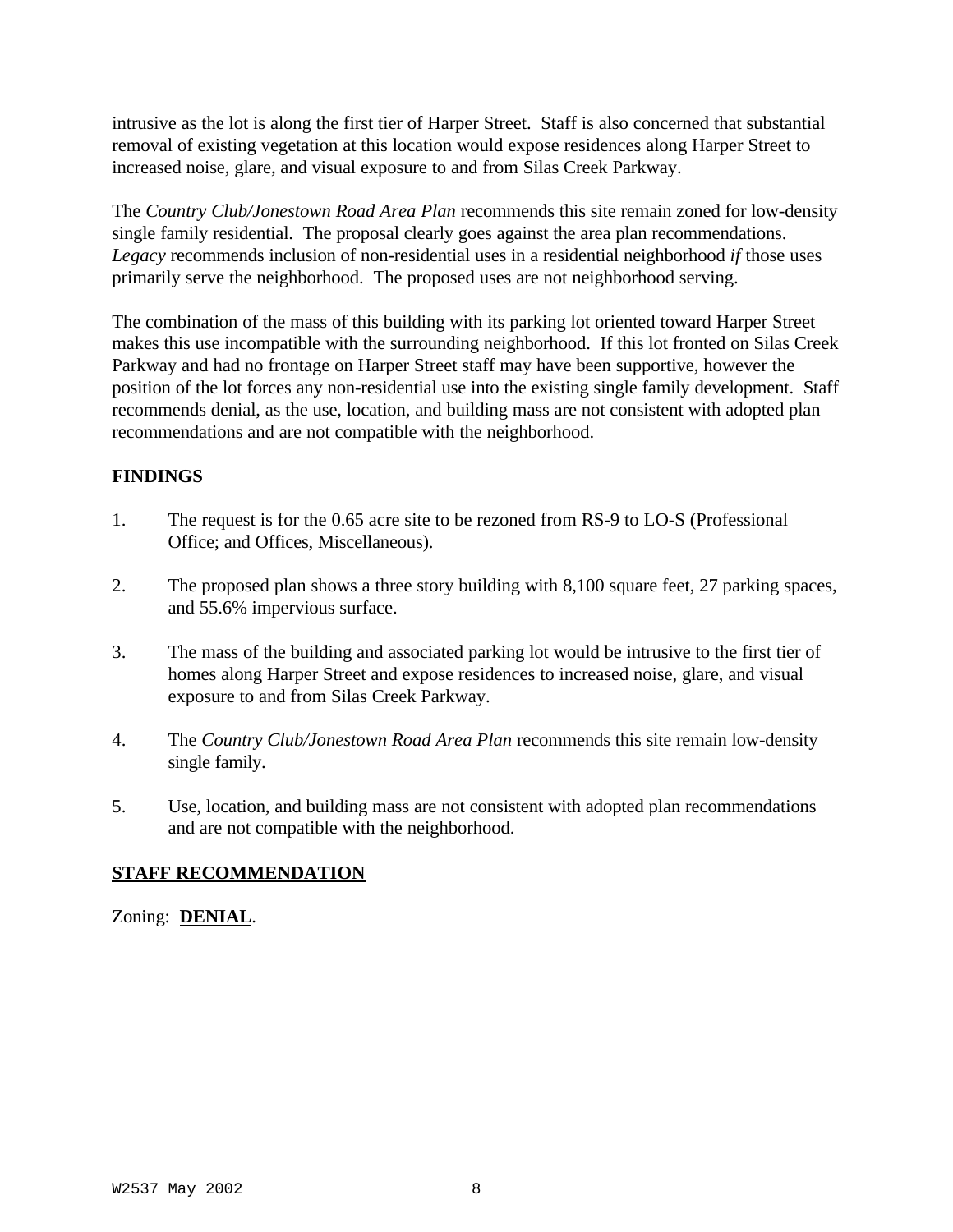Site Plan: Staff certifies that **the site plan meets all code requirements**, and recommends the following conditions:

### C **OTHER REQUIREMENTS**

a. One (1) free standing sign shall be permitted at the southeast corner of the property, along Goodyear Drive. Said sign shall be a monument type with a maximum height of five (5) feet and a maximum copy area of eighteen (18) square feet.

## **PUBLIC HEARING** - April 11, 2002

FOR: None

AGAINST: None

## **WORK SESSION**

MOTION: Terry Powell moved continuance of the zoning map amendment and site plan to May 9, 2002. SECOND: Philip Doyle VOTE: FOR: Bost, Clark, Doyle, King, Norwood, Powell AGAINST: None

EXCUSED: None

# **PUBLIC HEARING**- May 9, 2002

### FOR:

James M. Jackson, 633 W. Fourth Street, P. O. Box 5125, Winston-Salem, NC 27113 We want to relocate from downtown Winston-Salem to this site. This is a great location for us to be in.

We have tried to keep the building as far from residences as possible.

We are trying to buffer as much as possible and create as low an impact as possible for the neighborhood.

We don't think this will be a traffic generator.

We will add to the neighborhood architecturally.

We are bordered on three sides by office zoning.

We are not bringing something into the neighborhood that isn't already there.

The existing house is 70 years old. We've examined remodeling it, but it would cost us approximately \$300-400,000 which we could not recover.

We do feel the area fronting Silas Creek will be commercial over the next few years. We feel this is a benefit to the area.

We have ten employees in town and will lease two floors to a company with a maximum of 22 employees.

AGAINST: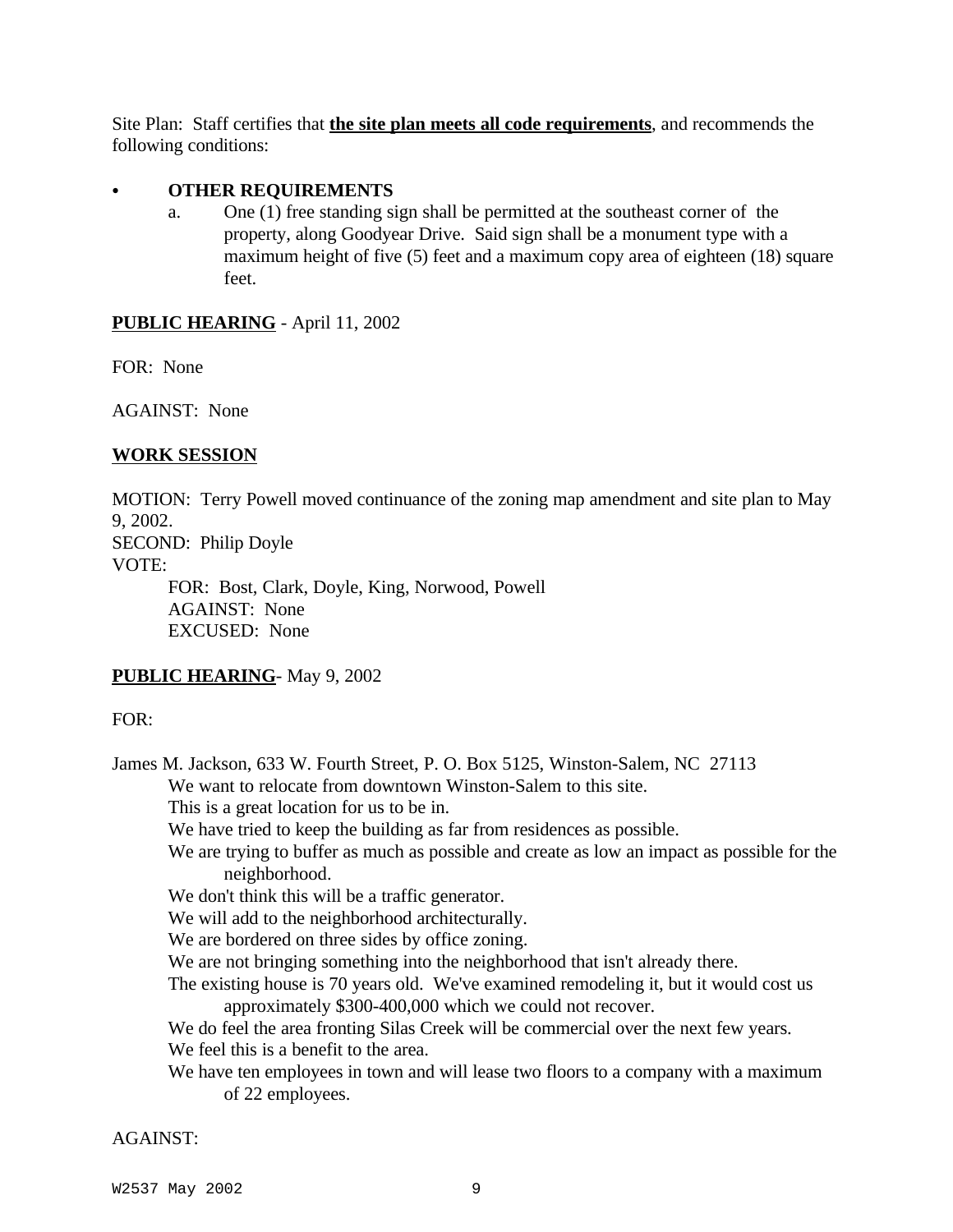Clendon Newsome, 2700 Griffin Road, Rural Hall, NC 27045

We own property near here and are being sandwiched in by office development.

- If this goes office, I believe our lots should go office also since it will be very hard to sell our land as residential.
- I don't object to their asking for office, but I think the nearby lots should go office also to give us a chance to get out of there because otherwise we'll just have to end up renting this house. I don't believe anybody would want to buy it for a residence.

#### **WORK SESSION**

During discussion by the Planning Board, the following points were made:

Kerry Avant - When was the *Country Club/Jonestown Area Plan* adopted? 1985. It was adopted before Park West was developed. At the time Park West was approved, it was my understanding that this entire strip would be office space eventually. It seems like the precedent was set then for this strip to be office development.

Paul Norby - this block face of Harper Street going north of Goodyear is residential. This particular zoning would intrude the office directly up on Harper Street for this block face. It would really set a precedent there for the rest of that block going to the north. With the exception of what is south of Goodyear, everything else you see on the map there is on the second tier which has less exposure to Silas Creek.

Philip Doyle - If the site configuration was directly on Silas Creek, ignoring the curve on Goodyear, it'd be more supportable because it's addressing Silas Creek. Paul Norby - If Goodyear came straight out to Silas Creek, it would be a different story.

Jimmy Norwood - If this were flipped on the other side, how would staff deal with it? What's going to stop business zoning from going back behind it?

Paul Norby - The front portion is much more similar to the situation you have with the other LO-S properties to the north. That is a distinction in our minds between that and property in that block face that fronts on Harper Street.

Kerry Avant - The second building of Park West is accessed and fronts on Harper Street.

MOTION: Kerry Avant moved approval of the zoning map amendment. SECOND: Arnold King VOTE: FOR: Avant, Bost, Doyle, King, Norwood

AGAINST: Clark, Folan, Powell EXCUSED: None

SITE PLAN MOTION: Kerry Avant certified that the site plan meets all code requirements and recommends staff conditions. SECOND: Arnold King VOTE: